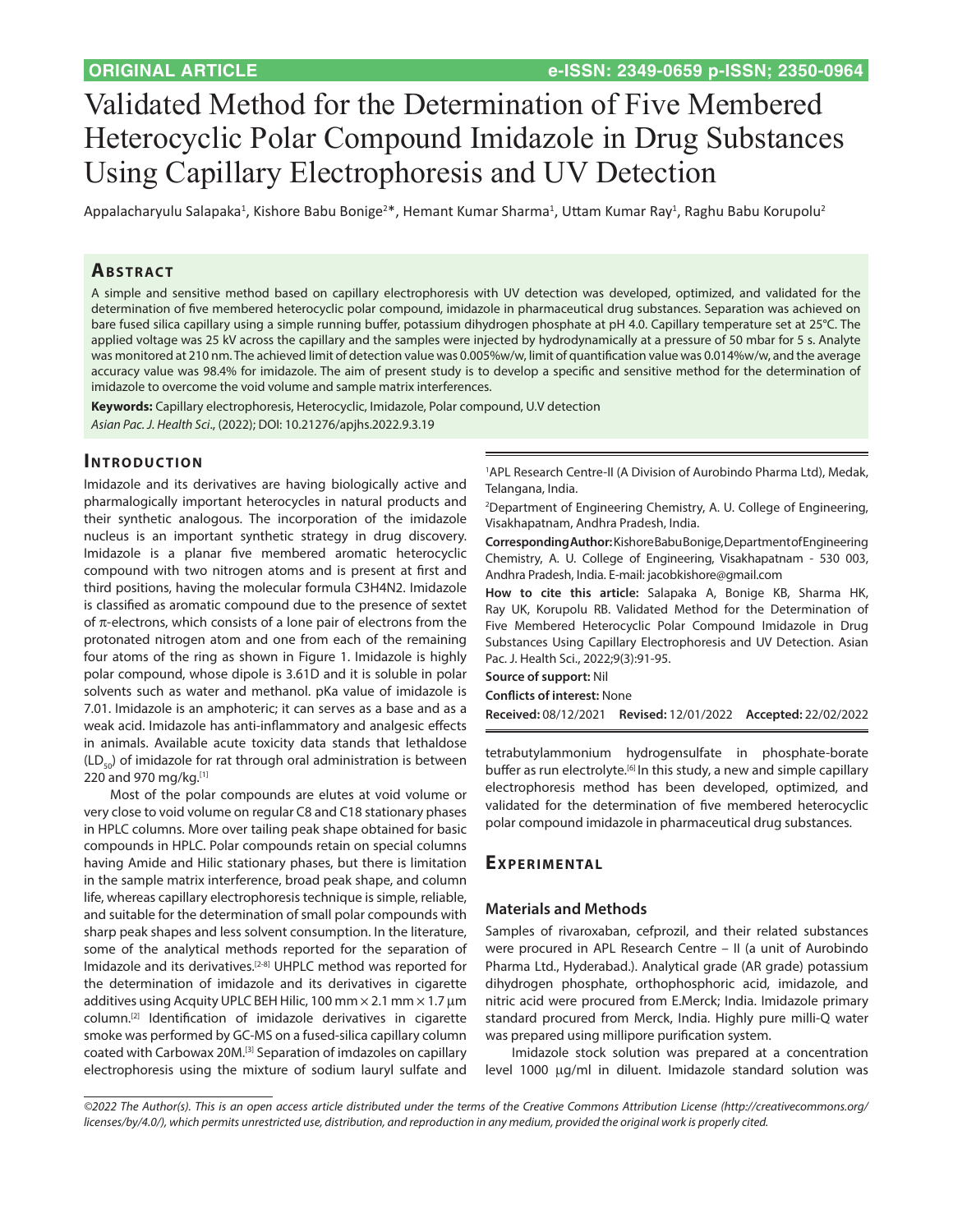prepared from the above stock solution at a concentration level 5  $\mu$ g/ml. Sample solutions prepared at a concentration levels 5 mg/ml and 10 mg/ml for rivaroxaban and cefprozil drug substances, respectively. Diluted aqueous nitric acid (0.05% v/v) was used as diluent for cefprozil drug substances, whereas 80:20:0.1% v/v/v acetonitrile, water, and nitric acid mixture used for rivaroxaban drug substances.

#### **Instrumentation**

Bare fused silica capillary, with 56 cm effective length, 50  $\mu$ m inner diameter (P.No: G1600-61232) from Agilent technologies. Electrophoretic separations were performed on CE – G1600A system equipped with photodiode array detector with ChemStation data handling system (Agilent technologies – DE Germany).

New capillary was rinsed with 1M NaOH for 5 min and with water for 10 min. At the beginning of each working day, the capillary was rinsed with 0.1M NaOH for 5 min, water for 5 min, and with the running buffer for about 30 min. Between runs, the capillary was rinsed with running buffer at 3 bar pressure for 3 min.

#### **Detection Method**

The back ground electrolyte was 5 mM of potassium dihydrogen phosphate solution, pH of the electrolyte adjusted to 4.0 using orthophosphoric acid solution. The analysis was carried out on bare fused silica capillary, having dimensions of 56 cm effective length, and 50 µm inner diameter, maintained at temperature of 25°C. Applied voltage is 25 kV with 0.5 min ramp with positive polarity. Sample injected into capillary at the anodic end and injection plug was 50 mbar for 5 s. The analyte was monitored at 210 nm. Precondition time was high flush 3 bar for 3 min and the run time was 10 min. The migration time of imidazole is about 4 min.



**Figure 1:** Imidazole



**Figure 2:** Rivaroxaban

# **RESULTS AND DISCUSSION**

#### **Method Development and Optimization**

Imidazole is highly polar compound which elutes very close to the void volume in reverse phase high-performance liquid chromatography. The objective of this work is to determine the imidazole without any interference from void volume peaks, sample matrix, and from blank at low-level concentrations using capillary electrophoresis. In recent years, much attention has been taken for using capillary electrophoresis in wide fields of chemical analysis. The proposed capillary electrophoresis method offered many advantages, including cost benefit technique, improved separation speed, less run time, and less solvent consuming rather than other chromatographic separation techniques.

Method development was initiated using 0.1% orthophosphoric acid buffer as back ground electrolyte. Analysis performed on bare fused silica capillary, 56 cm effective length and 50  $\mu$ m inner diameter. In this experiment, imidazole peak having fronting due to the migration velocity of analyte is followed by background electrolyte. In another experiment background electrolyte selected as 5 mM of potassium dihydrogen phosphate solution, pH adjusted to 5.0 using potassium hydroxide solution. In this experiment, imidazole peak having tailing due to the migration of analyte is lagged by background electrolyte and sample matrix peaks closely eluted to analyte peak.

5 mM of potassium dihydrogen phosphate background electrolyte prepared and pH adjusted to 4.0 with orthophosphoric acid. In this trial, imidazole peak is symmetric and there is no interference from sample matrix.

Method development and validation experiments carried out on two drug substances, they are rivaroxaban and cefprozil.

#### **Rivaroxaban**

Rivaroxaban is used as, an oral anticoagulant, normally used in the prevention of thrombosis and thromboembolism, the formation of blood clots in the blood vessels, and their migration elsewhere in the body.<sup>[9]</sup> Structure of rivaroxaban is shown in Figure 2.

Imidazole is the byproduct during the cyclysation reaction between phthalimidomethyl amino alcohol (rivaroxaban intermediate-I), N,N-Carbonyl diimidazole, and resulting phthalimidomethyl oxazolidinone (rivaroxaban intermediate-II). Imidazole washed out by solvent washing. Reaction scheme is shown in Figure 3.

#### **Cefprozil**

Cefprozil is a second-generation cephalosporin type antibiotic. It can be used to treat bronchitis, ear infections, skin infections, and other bacterial infections.<sup>[10,11]</sup> Structure of cefprozil is shown in Figure 4. Catalytic amount of imidazole is used as a base in the



**Figure 3:** Schematic diagram of preparation of rivaroxaban intermediate-II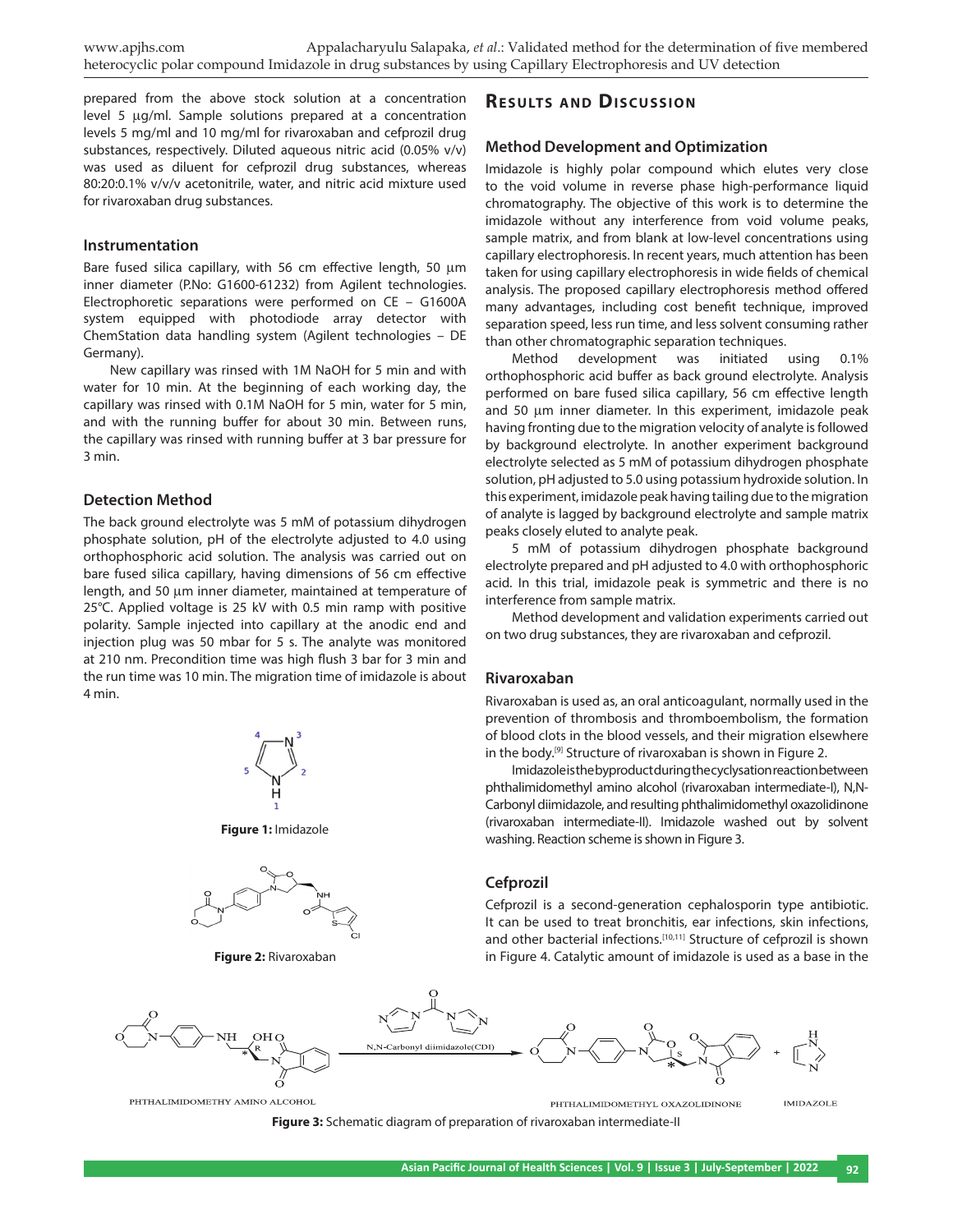Appalacharyulu Salapaka, *et al*.: Validated method for the determination of five membered heterocyclic polar compound Imidazole in drug substances by using Capillary Electrophoresis and UV detection www.apjhs.com

silylation of 7-Amino-3-(Z/E-propen-1-yl)-3-cephem-4-carboxylic acid with hexamethyl disilazane and trimethyl chlorosilane resulting (7-trimethylsilylamino-3-[Z/E-propen-1-yl]-3-cephem-4 carboxylic acid) trimethylsilyl ester. Imidazole does not detect in both the drug substances.

were specificity, sensitivity, linearity, precision, and accuracy. The results obtained from the experiments were tabulated in the next paragraphs.

# **Method Validation**

The optimized method has been validated according to ICH guidelines to prove its performance characteristics, thereby verifying its suitability and reliability for the determination five membered heterocyclic polar compounds, imidazole in the drug substances.<sup>[12]</sup> The validation parameters studied in this study



**Figure 4: Cefprozil**

#### **Specificity**

Specificity is the ability of the method to determine the analyte in the presence of other related substances of drug substance. For specificity determination, all the related substances of rivaroxaban and cefprozil solutions were prepared individually and injected into electropherograph as per methodology. The beauty of this capillary electrophoresis method is that there are no interference peaks from the sample matrix near the migration time of imidazole. The typical electropherograms of imidazole standard, diluents, sample, and spiked samples of rivaroxaban and cefprozil are shown in Figure 5.

#### **Limit of Detection (LOD) and Limit of Quantification (LOQ)**

For determining the LOD and LOQ, signal to noise ratio method was adopted. Signal to noise ratio values were considered from the standard solution. LOD and LOQ values were predicted using



Figure 5: Electropherograms of imidazole standard, diluents, cefprozile sample, cefprozile spiked sample, rivaroxaban sample, and rivaroxaban spiked sample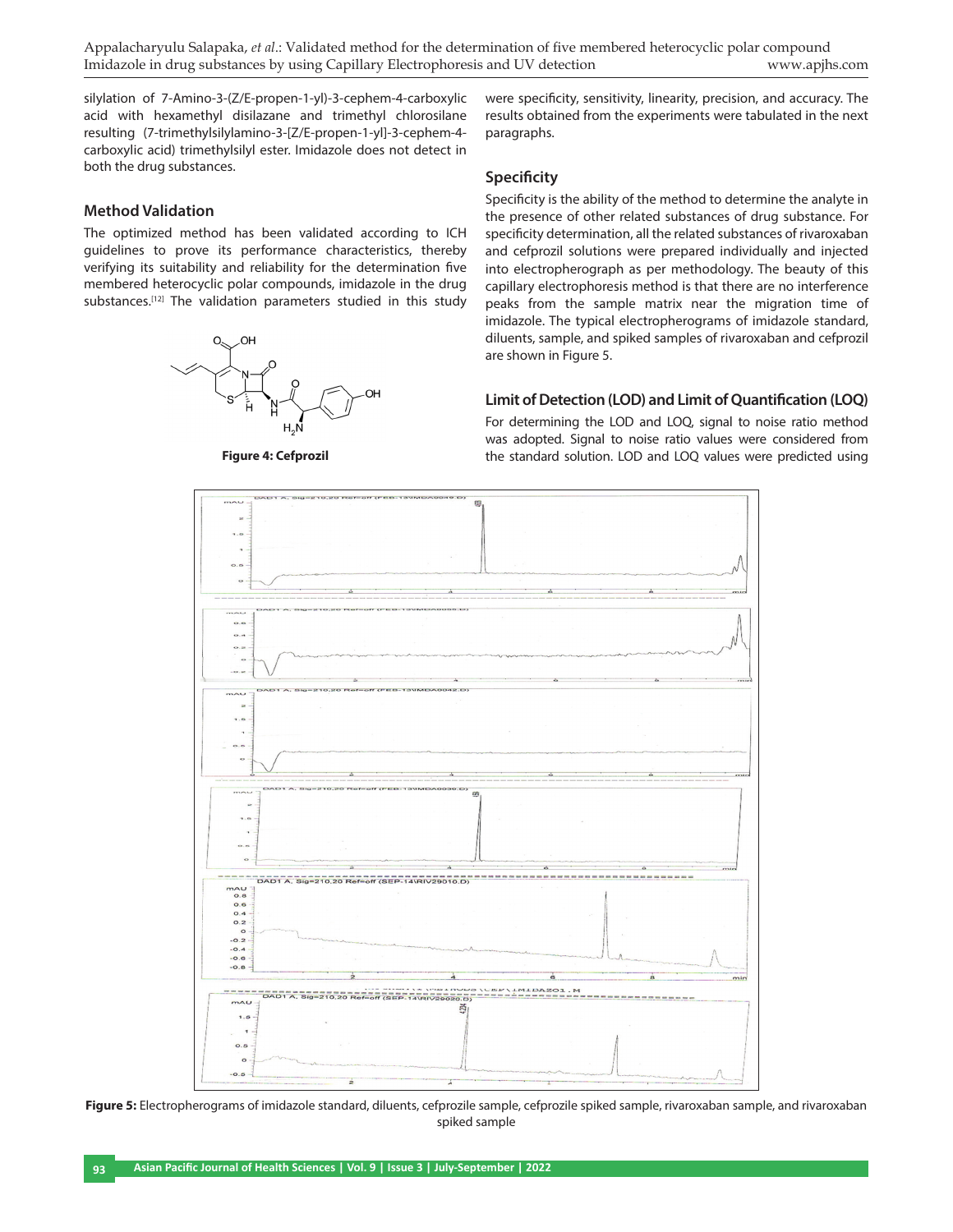| Table 1: Statistical data of linearity and LOD and LOQ precision |                      |  |
|------------------------------------------------------------------|----------------------|--|
| Statistical parameter                                            | Imidazole            |  |
| Concentration range (%w/w)                                       | 0.01441-0.07588      |  |
| $\sim$ $\sim$ $\sim$                                             | $\sim$ $\sim$ $\sim$ |  |

| Slope                          | 0.4411 |
|--------------------------------|--------|
| Intercept                      | 0.035  |
| <b>STEYX</b>                   | 0.069  |
| Correlation coefficient        | 0.9982 |
| Limit of detection (%w/w)      | 0.005  |
| Limit of quantification (%w/w) | 0.014  |
| Precision for LOD (%R.S.D)     | 3.1    |
| Precision for LOQ (%R.S.D)     | 4.3    |

LOD: Limit of detection, LOQ: Limit of quantification

| <b>Table 2:</b> Accuracy results shows for Rivaroxaban |              |            |                    |       |
|--------------------------------------------------------|--------------|------------|--------------------|-------|
| Amount added                                           | Amount found | % Recovery | <b>Statistical</b> |       |
| $(\%w/w)$                                              | (%w/w)       |            | analysis           |       |
| LOO level                                              |              |            |                    |       |
| 0.014                                                  | 0.015        | 107.1      | Mean               | 100.0 |
| 0.014                                                  | 0.014        | 100.0      | SD                 | 7.1   |
| 0.014                                                  | 0.013        | 92.9       | %RSD               | 7.1   |
| 50% level                                              |              |            |                    |       |
| 0.025                                                  | 0.024        | 96.0       | Mean               | 97.3  |
| 0.025                                                  | 0.025        | 100.0      | SD.                | 2.3   |
| 0.025                                                  | 0.024        | 96.0       | %RSD               | 2.4   |
| 100% level                                             |              |            |                    |       |
| 0.050                                                  | 0.049        | 98.0       | Mean               | 98.0  |
| 0.050                                                  | 0.049        | 98.0       | SD                 | 0.0   |
| 0.050                                                  | 0.049        | 98.0       | %RSD               | 0.0   |
| 150% level                                             |              |            |                    |       |
| 0.075                                                  | 0.076        | 101.3      | Mean               | 100.9 |
| 0.075                                                  | 0.074        | 98.7       | SD                 | 2.0   |
| 0.075                                                  | 0.077        | 102.7      | %RSD               | 2.0   |

LOQ: Limit of quantification

| <b>Table 3:</b> Accuracy results show for cefprozil |              |            |                    |      |
|-----------------------------------------------------|--------------|------------|--------------------|------|
| Amount added                                        | Amount found | % Recovery | <b>Statistical</b> |      |
| $(\%w/w)$                                           | (%w/w)       |            | analysis           |      |
| LOO level                                           |              |            |                    |      |
| 0.022                                               | 0.021        | 95.5       | Mean               | 94.0 |
| 0.022                                               | 0.020        | 90.9       | SD                 | 2.7  |
| 0.022                                               | 0.021        | 95.5       | %RSD               | 2.8  |
| 50% level                                           |              |            |                    |      |
| 0.049                                               | 0.049        | 100.0      | Mean               | 99.3 |
| 0.049                                               | 0.049        | 100.0      | SD                 | 1.2  |
| 0.049                                               | 0.048        | 98.0       | %RSD               | 1.2  |
| 100% level                                          |              |            |                    |      |
| 0.099                                               | 0.097        | 98.0       | Mean               | 97.7 |
| 0.100                                               | 0.096        | 96.0       | SD                 | 1.5  |
| 0.100                                               | 0.099        | 99.0       | %RSD               | 1.6  |
| 150% level                                          |              |            |                    |      |
| 0.150                                               | 0.147        | 98.0       | Mean               | 98.2 |
| 0.149                                               | 0.144        | 96.6       | SD                 | 1.7  |
| 0.149                                               | 0.149        | 100.0      | %RSD               | 1.7  |

LOQ: Limit of quantification

standard concentration(S) and signal to noise ratio (SN) method using the formula 3.3  $\times$  S/SN for LOD and 10  $\times$  S/SN for LOQ. LOQ value was predicted 0.014%w/w and LOD value was predicted as 0.0047%w/w for imidazole. The LOD and LOQ solutions were prepared at about predicted concentration levels and analyzed 6 times for checking the precision and the results are tabulated in Table 1.

#### **Linearity**

The linearity of the detector was determined by preparing a series of solutions using imidazole at concentration levels from

| Table 4: Precision results show for revaroxaban and cefprozil |             |           |  |
|---------------------------------------------------------------|-------------|-----------|--|
| Experiment                                                    | Rivaroxaban | Cefprozil |  |
|                                                               | Imidazole   |           |  |
| System precision                                              |             |           |  |
| % RSD $(n=6)$                                                 | 2.4         | 1.5       |  |
| 95% Confedence interval                                       | ±0.06       | ±0.04     |  |
| Method precision                                              |             |           |  |
| Sample-1                                                      | 0.052       | 0.097     |  |
| Sample-2                                                      | 0.051       | 0.098     |  |
| Sample-3                                                      | 0.050       | 0.101     |  |
| Sample-4                                                      | 0.050       | 0.099     |  |
| Sample-5                                                      | 0.054       | 0.097     |  |
| Sample-6                                                      | 0.049       | 0.099     |  |
| Mean                                                          | 0.051       | 0.099     |  |
| % RSD                                                         | 3.9         | 2.0       |  |
| 95% Confidence interval                                       | ±0.002      | ±0.002    |  |

about LOQ level, to 0.076%w/w level. The data were subjected to statistical analysis using a linear regression model. The statistical evaluations such as slope, intercept, STEYX, and correlation coefficient values of linearity data are given in Table 1.

#### **Accuracy**

Accuracy of the methods was performed by recovery experiments using standard addition method. The recoveries were determined by spiking imidazole at four different levels at LOQ level, 50, 100, and 150%w/w of rivaroxaban and cefprozil drug substances. These samples were prepared as per respective test procedure and analyzed in triplicate and the percentage recoveries were calculated. The percentage recovery values for analyte ranged from 97.3 to 107.1. The fully validated accuracy results are shown in Tables 2 and 3.

#### **Precision**

System precision was demonstrated by preparing the standard solution of analyte as per respective methodology and analyzing six replicate injections. Migration time reproducibility of imidazole is <0.5%. Method precision was demonstrated by preparing six sample solutions individually using a single batch of rivaroxaban and cefprozil drug substances spiked with imidazole separately at a known concentration level as per respective methodology and injected each solution and determined the content of imidazole. Achieved results such as %RSD and 95% confidence interval for six determinations and cumulative of 12 determinations are summarized in Table 4.

# **CONCLUSION**

The capillary electrophoresis method was developed, optimized, and validated for the determination of five membered heterocyclic polar compound imidazole in rivaroxaban and cefprozil drug substances and the results of various validation parameters demonstrated that the method is specific, sensitive, linear, precise, and accurate.

#### **ACKNOWLEDGMENT**

The authors gratefully acknowledge the management of APL Research Center – II (A Division of Aurobindo Pharma Ltd.), for allowing us to carry out the present work. The authors are also thankful to the head of the analytical research department,